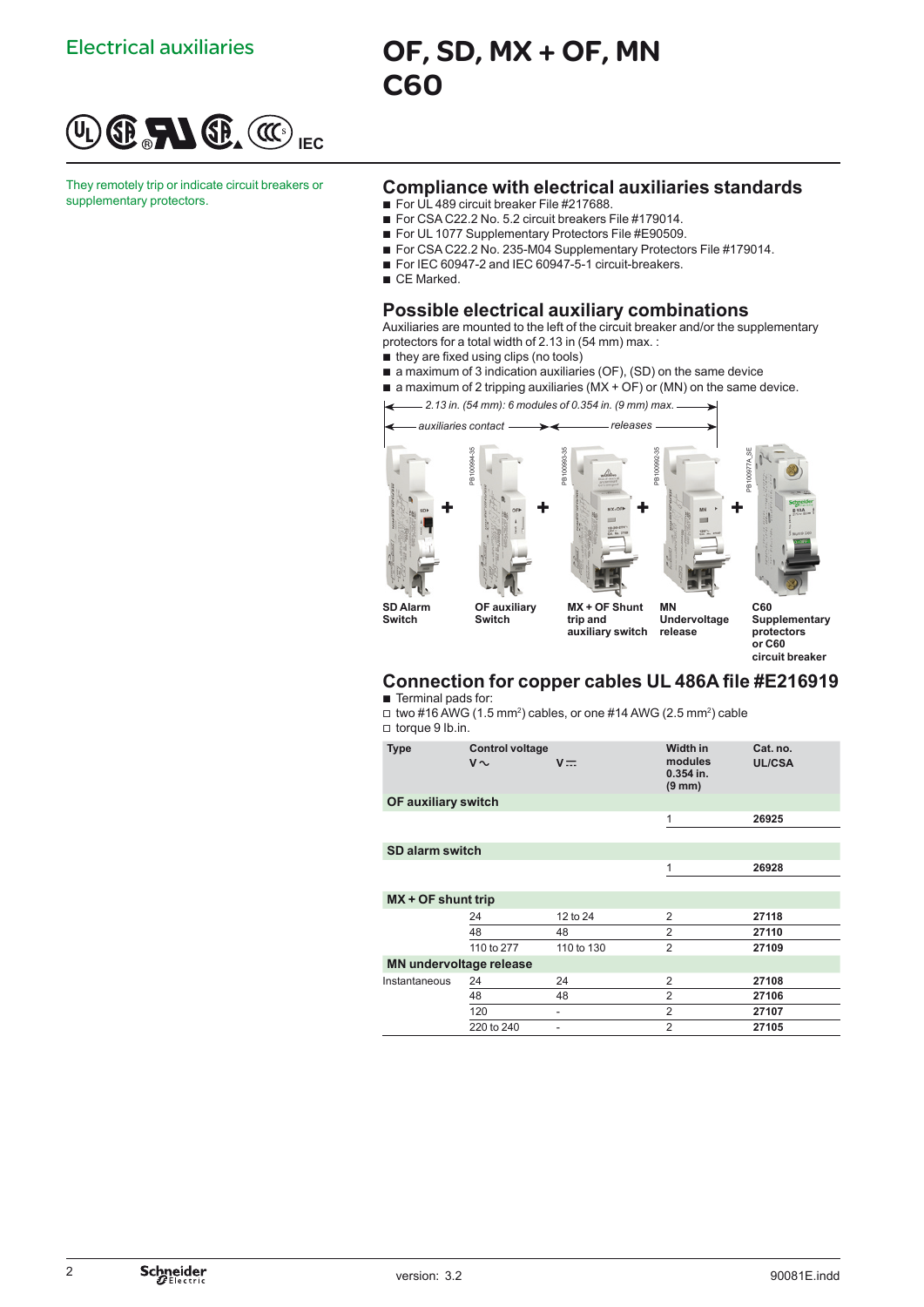

# Electrical auxiliaries **OF, SD, MX + OF, MN** C60

# **Remote tripping**

Remote tripping is possible by means of a shunt trip (MX+OF) or undervoltage release (MN). A tripped device is indicated by a red indicator flag on the front panel.

#### **MX + OF shunt trip**

■ When energized, trips the associated device:

 $\Box$  equipped with an  $O + F$  switch that indicates the "open" or "closed" position of the device

□ realize a self-interrupting allowing the control circuit to remain on.





# **MN Undervoltage Release**

■ When the voltage drops to 70-35% of the supply voltage, the associated device trips and is prevented from reclosing until the supply voltage is restored: □ uses emergency stop via push button

□ uses safety feature on circuit supplying several machines preventing uncontrolled restarting of the motors.





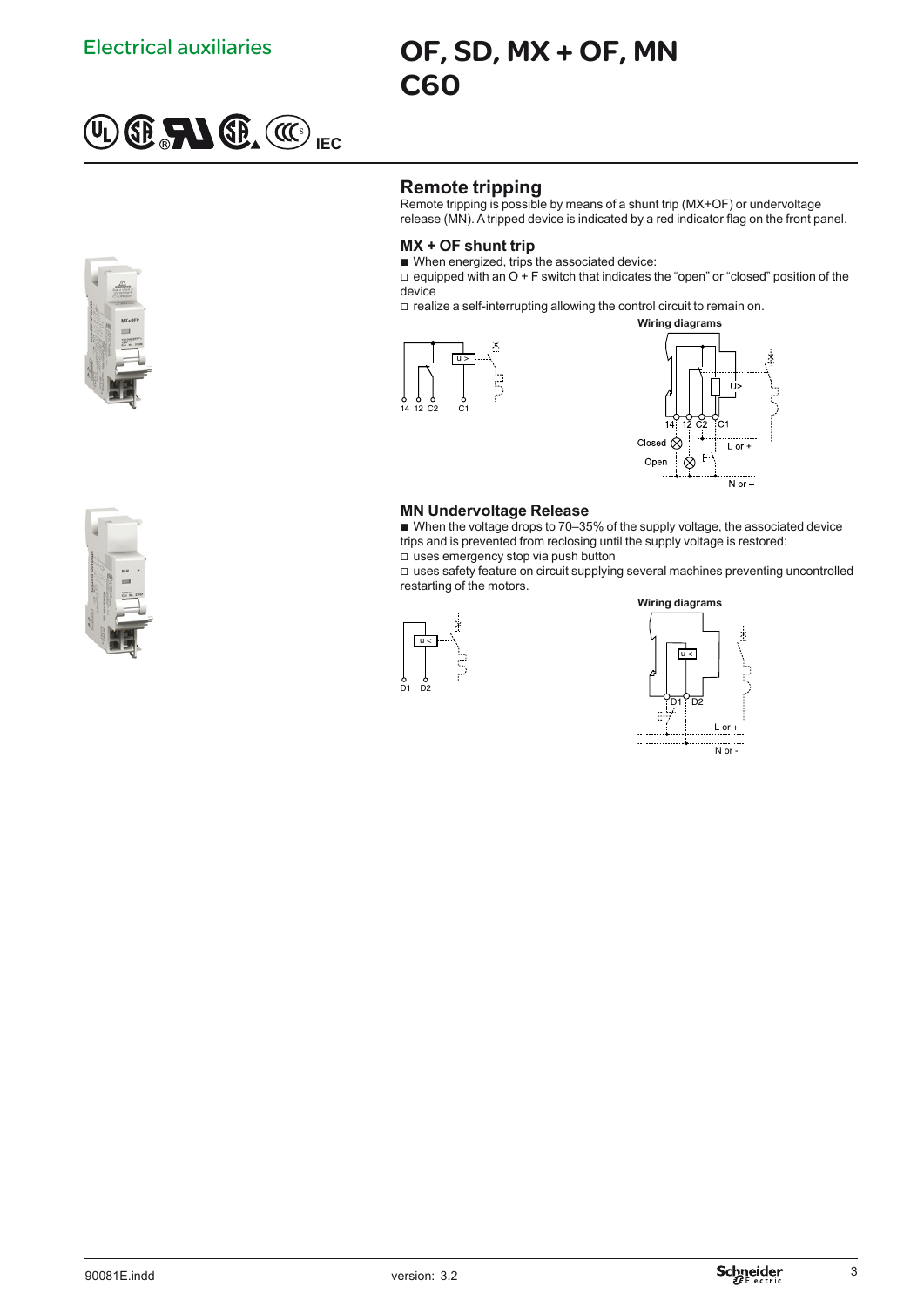

# Electrical auxiliaries **OF, SD, MX + OF, MN** C60

# **Remote Indication**

Operation test button on the front panel of the auxiliary (OF) and alarm switches (SD) allows simulation of the OF and SD functions without operating the device.

### **OF auxiliary switch**

 $\blacksquare$  Indicates the "open" or "closed" position of the device.





#### **SD Alarm Switch**

Indicates the "tripped-on-fault" position of the device with a red indicator flag on the front panel.



# **OF and SD position contact depending on status of combinated circuit breaker:**

| <b>C60 Position</b> | <b>ON</b>   |            |            |            |
|---------------------|-------------|------------|------------|------------|
|                     | <b>OFF</b>  |            |            |            |
|                     | <b>Trip</b> |            |            |            |
| <b>Switch</b>       | 11/14       | ON         | <b>OFF</b> | <b>OFF</b> |
| <b>OF</b>           | 11/12       | <b>OFF</b> | ON         | ON         |
| <b>Switch</b>       | 91/94       | <b>OFF</b> | OFF        | ON         |
| <b>SD</b>           | 91/92       | ON         | ON         | <b>OFF</b> |